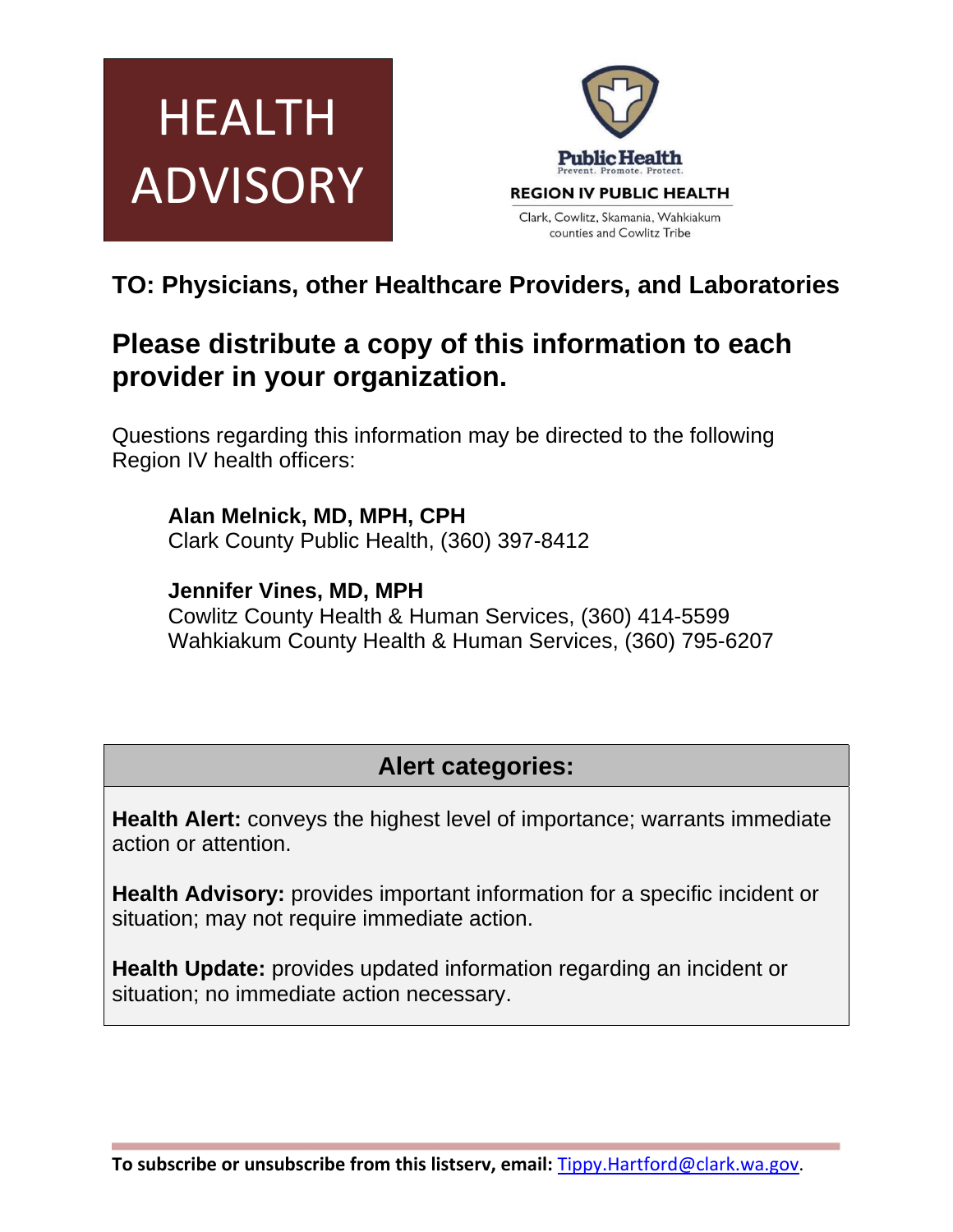## **HEALTH ADVISORY** *May 26, 2017*

**Decrease in Zika Virus Testing Availability through the Washington State Public Health Laboratories (PHL)**



*AcƟon Requested: Know how to order appropriate Zika virus tesƟng through commercial laboratories*

To ensure continued testing availability for the highest risk patients and for patients for whom cost is a barrier to testing, **testing for Zika virus at Washington State Public Health Laboratories is now limited to:**

- Patients for whom cost is a barrier to testing
- Infants with possible congenital exposure to Zika virus

**CDC Zika testing criteria must be met.** Testing pre-approval from the local health jurisdiction will continue to be required for these individuals. All infant testing should continue to be performed by PHL.

**All other individuals should be tested using the normal mechanism for obtaining clinical commercial laboratory testing** and following the CDC testing algorithm, with the exception of infant testing.

- o Local health jurisdiction approval and notification are not required for commercial testing
- Zika virus testing is available through many commercial laboratories, including LabCorp, ARUP, Quest, and Mayo (see attached list).
- Public Health is available for consultation about determining whether possible Zika virus exposure occurred, choosing the correct testing algorithm, and following up with patients who test positive.
- **Report suspected Zika virus cases by calling your local health department:** 
	- o Clark County Public Health: (360) 397-8182
	- o Cowlitz County Health Department: (360) 414-5599 o Skamania County Community Health: (509) 427-3850
	- o Wahkiakum County Health and Human Services: (360) 795-6207

## *Important Reminders:*

- Counsel women who are pregnant or planning to become pregnant to avoid travel to areas with Zika virus transmission risk and to avoid unprotected sex with sexual partners who have traveled to areas with CDC Zika travel notices
- Assess all pregnant women for possible Zika virus exposure at each prenatal care visit. Record travel history and sexual partner travel history at every visit and counsel pregnant women about the risk of Zika virus infection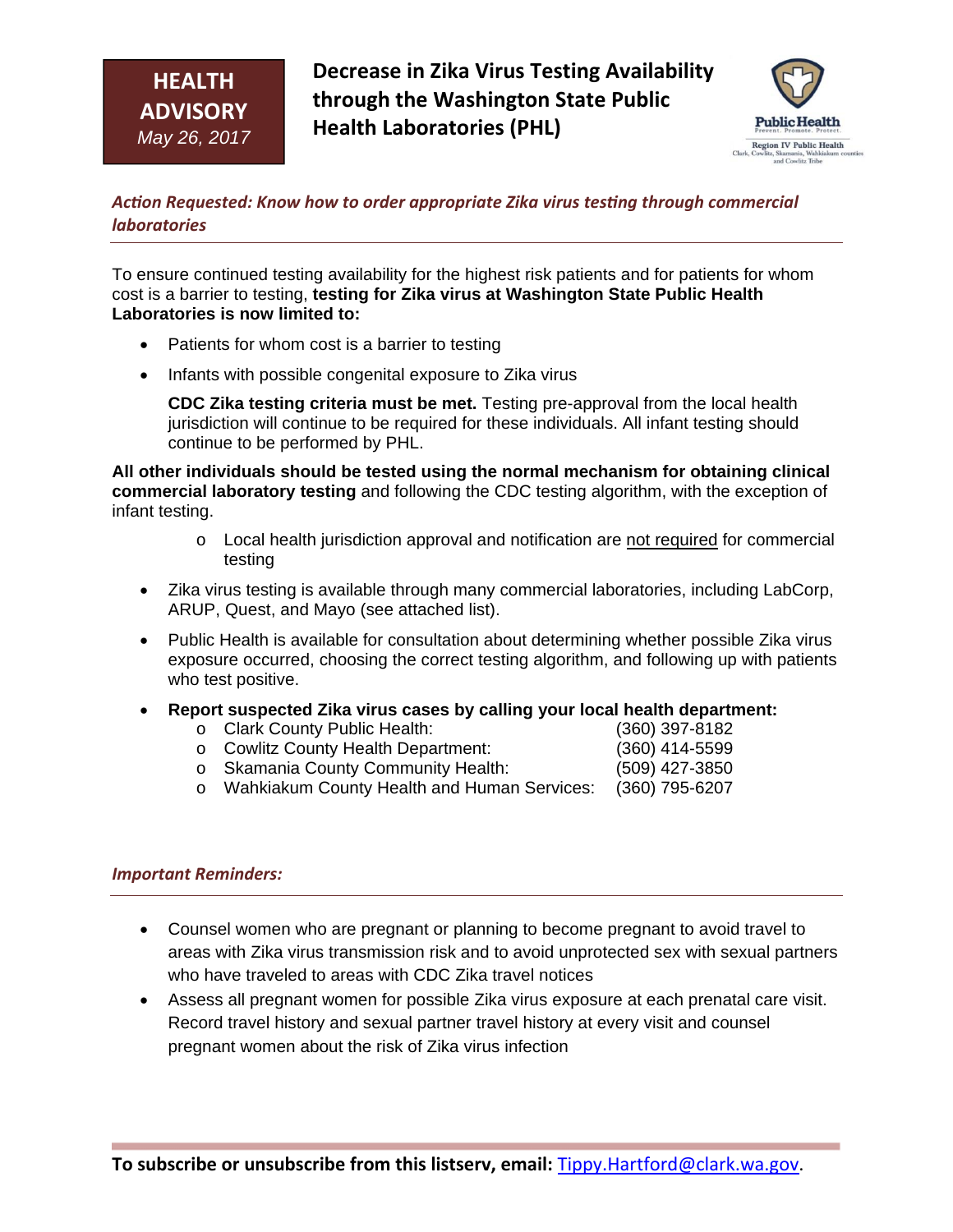- Test every pregnant patient with possible exposure to Zika virus from:
	- o Travel to an area with a CDC Zika travel notice, unprotected sex with someone who traveled to an area with a CDC Zika travel notice, or travel to another area with possible Zika transmission risk and development of symptoms consistent with Zika virus disease within 14 days
- Counsel women with possible Zika virus exposure to wait at least 8 weeks before trying to conceive, or at least 6 months if their male partner also had possible exposure to Zika virus

## *Resources*

DOH Zika webpage for Healthcare Providers:

http://www.doh.wa.gov/YouandYourFamily/IllnessandDisease/ZikaVirus/healthcareprovidersClin **icallabs** 

CDC Zika webpage for Healthcare Providers: http://www.cdc.gov/zika/hc-providers/index.html CDC testing algorithms:

https://www.cdc.gov/zika/pdfs/algorithm-for-us-testing-of-symptomatic-individuals.pdf https://www.cdc.gov/zika/pdfs/algorithm-for-us-testing-of-symptomatic-individuals-chart-2.pdf https://www.cdc.gov/zika/pdfs/algorithm-for-us-testing-of-symptomatic-individuals-chart-3.pdf

## *Zika Virus Test Ordering Guidance*

## **If in doubt about whether testing is indicated, or which tests to order, contact your local health department**

Testing should only be ordered for persons with symptoms consistent with Zika virus disease and possible exposure, or for pregnant women with possible Zika virus exposure and their infants. Testing should not be used to rule out infection for pre-conception planning.

## **If a patient meets CDC testing criteria:**

- In general, order both an RT-PCR or NAA (on serum and urine) and an IgM ELISA (on serum).
- As the length of time since last travel or sexual exposure or disease onset increases past 14 days, viral RNA in serum and urine declines and RT-PCR or NAA will be less useful. For patients seen >2 weeks after disease onset or last exposure, IgM ELISA should be ordered.
- For pregnant women who test negative in the first two weeks after last travel or sexual exposure, collect a second serum specimen for IgM ELISA between 2-12 weeks after last exposure
- For patients with symptoms consistent with mosquito-borne disease, dengue and chikungunya testing should also be ordered
- A negative RT-PCR or NAA test never rules out Zika virus infection; order IgM ELISA on serum
- A positive IgM ELISA is preliminary evidence of Zika virus infection that should be confirmed by PRNT testing at CDC
	- o Laboratories will automatically send IgM positive, equivocal, or inconclusive specimens to CDC for PRNT testing
	- o Decisions about clinical management of IgM positive patients should wait for PRNT results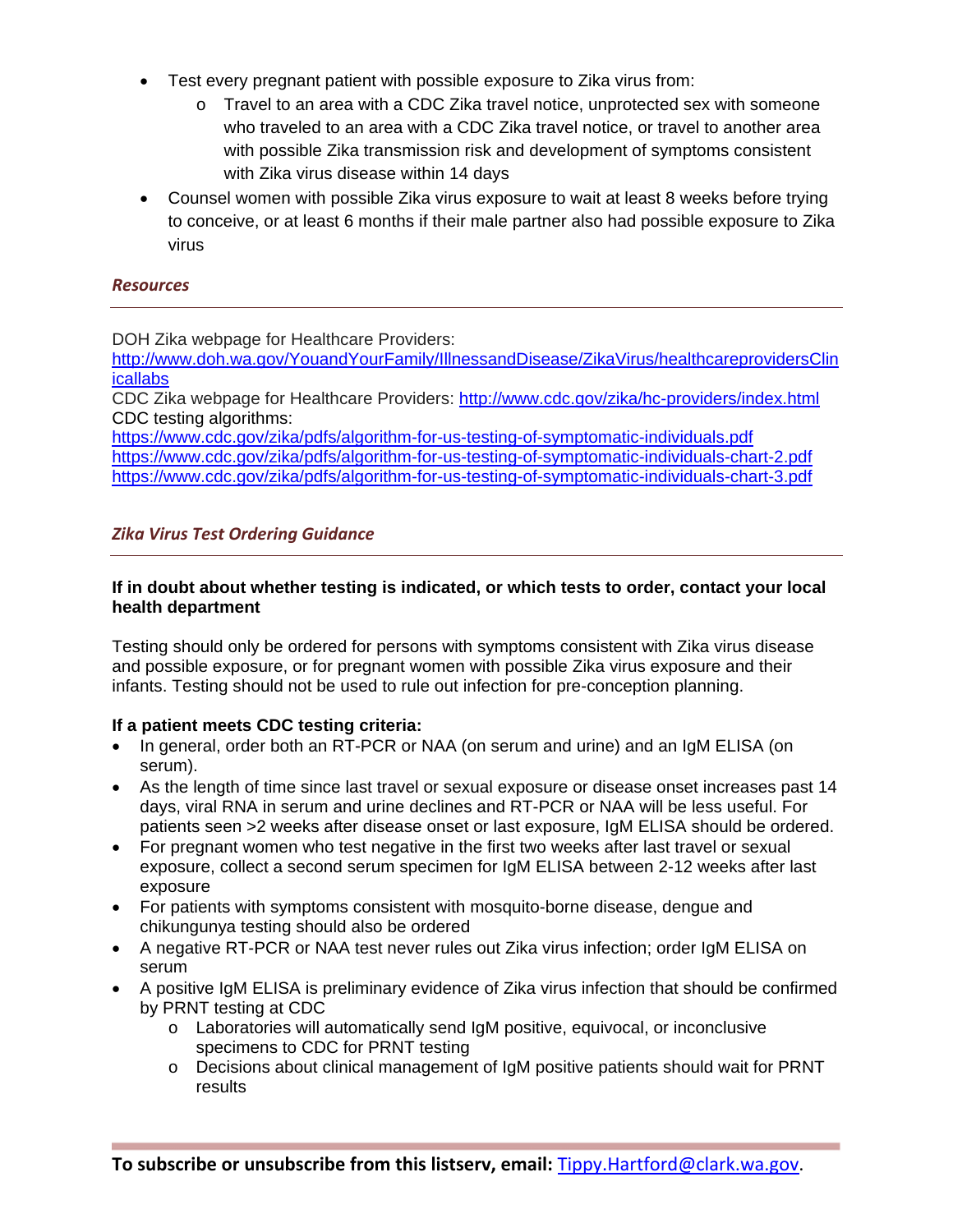- If all or part of an exposure period occurred more than 12 weeks prior to specimen collection, infection in asymptomatic pregnant women cannot be ruled out. Contact your local health department about testing at birth.
- For infant testing or testing at the time of delivery, contact your local health department.



#### *Contact your local health department at the following numbers:*

| • Clark County Public Health:               | (360) 397-8182 |
|---------------------------------------------|----------------|
| • Cowlitz County Health Department:         | (360) 414-5599 |
| • Skamania County Community Health:         | (509) 427-3850 |
| Wahkiakum County Health and Human Services: | (360) 795-6207 |

## **Thank you for your partnership.**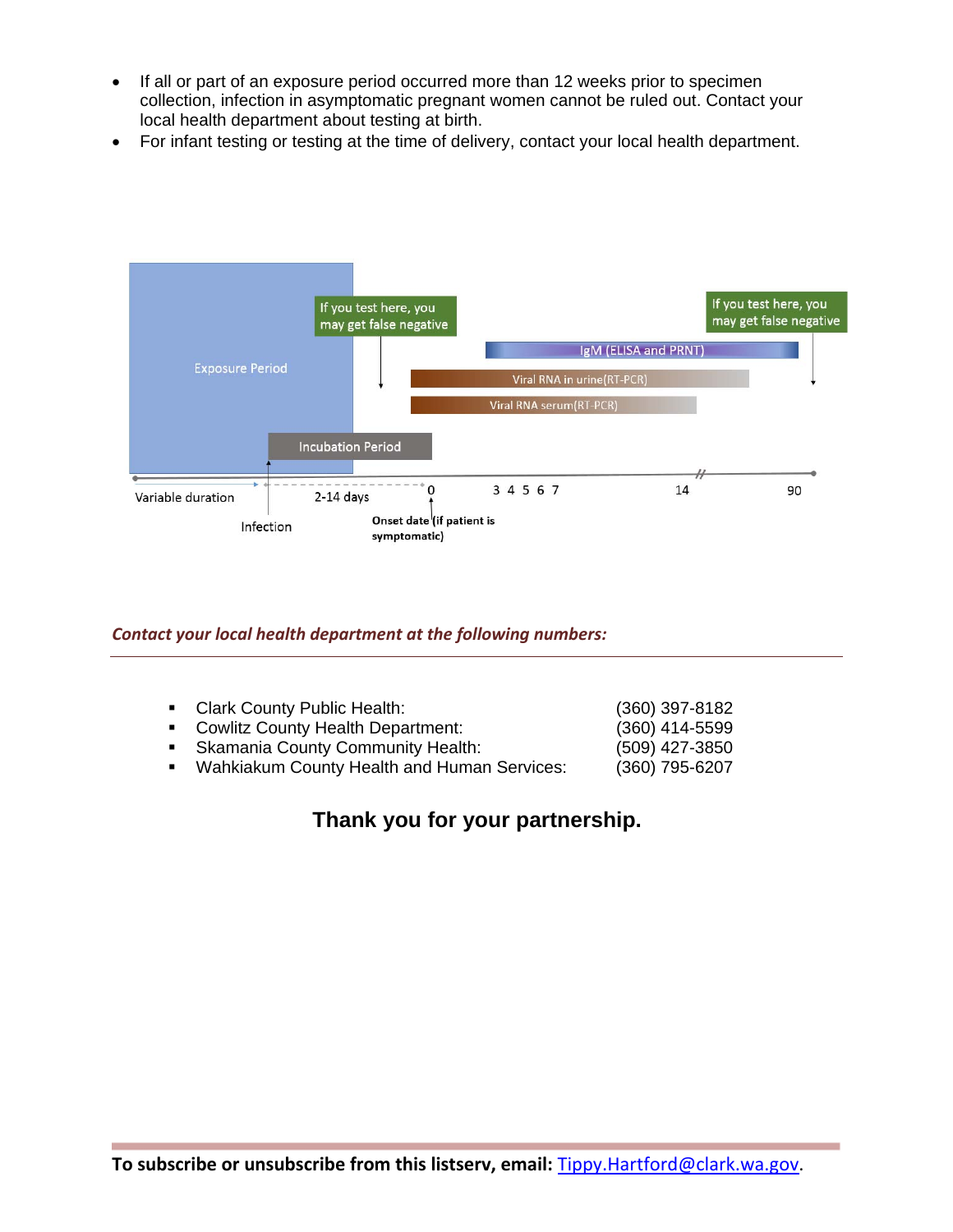# **Commercial Zika Testing Options Rev 5/24/2017**



[http://www.questdiagnostics.com/testcenter/testMenuSearch.action?keyword=Zika&totalResultCount=0&currentR](http://www.questdiagnostics.com/testcenter/testMenuSearch.action?keyword=Zika&totalResultCount=0¤tResultsetStart=0&results=&submitValue=Search) [esultsetStart=0&results=&submitValue=Search](http://www.questdiagnostics.com/testcenter/testMenuSearch.action?keyword=Zika&totalResultCount=0¤tResultsetStart=0&results=&submitValue=Search)

#### 1. Zika Virus Antibody (IgM), MAC-ELISA

Testing should only be performed on individuals meeting Centers for Disease Control and Prevention (CDC) Zika virus clinical criteria (e.g., clinical signs and symptoms associated with Zika virus infection) and/or CDC ...... More

#### 2. Zika Virus RNA, Qualitative, Real-Time RT-PCR

Testing should only be performed on individuals meeting Centers for Disease Control and Prevention (CDC) Zika virus clinical criteria (e.g., clinical signs and symptoms associated with Zika virus infection) and/or CDC ...... More

#### 3. Zika Virus RNA, Qualitative, Real-Time RT-PCR Panel, Serum/Urine

Testing should only be performed on individuals meeting Centers for Disease Control and Prevention (CDC) Zika virus clinical criteria (e.g., clinical signs and symptoms associated with Zika virus infection) and/or CDC ...... More



<https://www.labcorp.com/test-menu/search?query=zika>

#### 2 results for "zika"

| <b>Number</b> | <b>Name</b>                                            | <b>Specimen</b>                | New or<br><b>Updated</b> |
|---------------|--------------------------------------------------------|--------------------------------|--------------------------|
| 163049        | Zika Virus, MAC-ELISA, IgM, Serum                      | Serum                          |                          |
| 139600        | Zika Virus Comprehensive Profile, NAA, Serum and Urine | Serum, frozen or refrigerated, |                          |